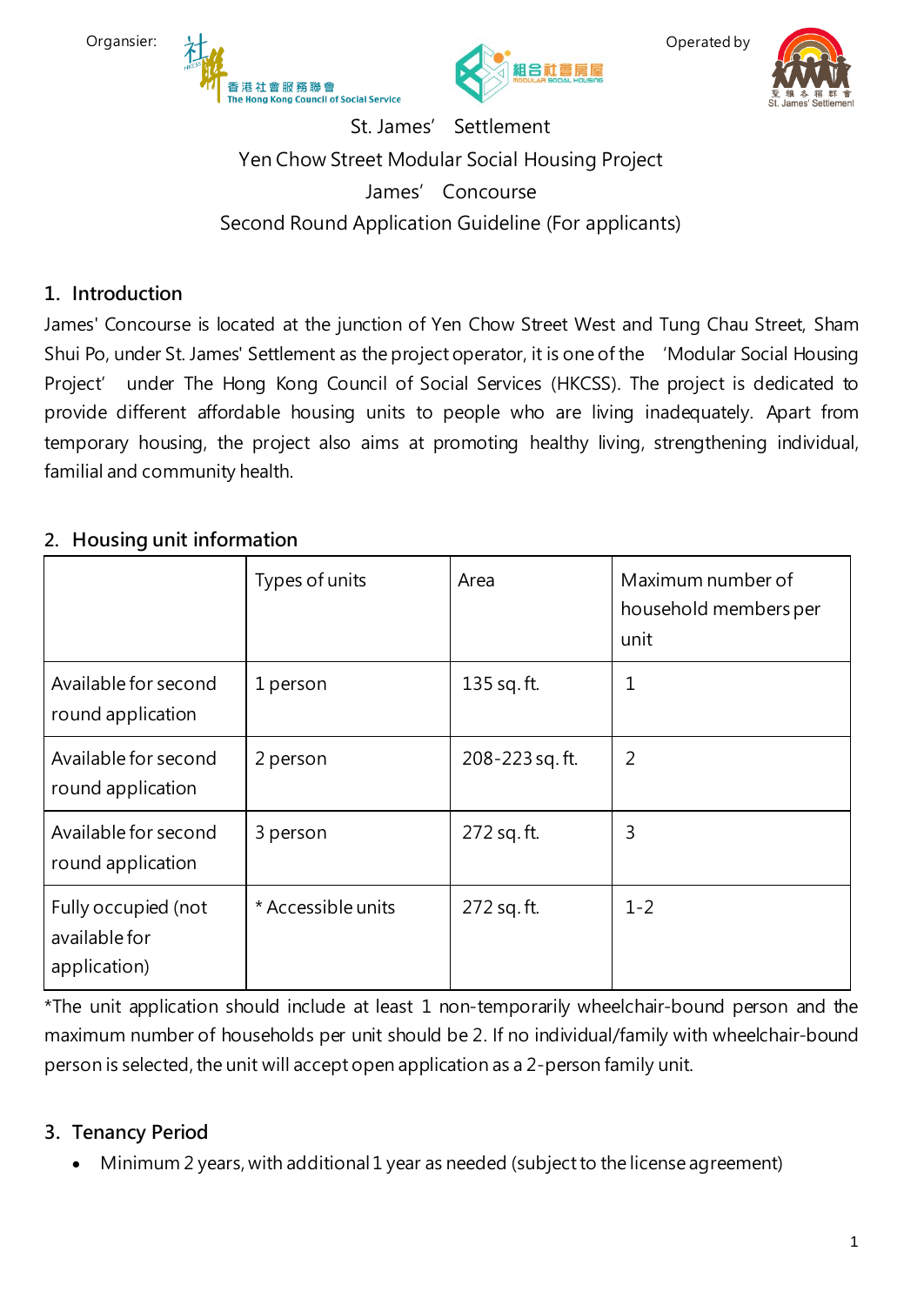# **4. Eligibility**

4.1 Hong Kong resident aged over 18 years old;

4.2 Currently living in inadequate housing conditions such as subdivided flat, caged home or industrial building;

- 4.3 Having queued for Public Rental Housing (PRH) for notless than 3 years; or
- 4.4 In urgent need of housing;
- 4.5 Having a full-time job or applied for Comprehensive Social Security Assistance (CSSA);
- 4.6 Have a concrete and feasible moving-out plan after the living period;
- 4.7 Assessed and granted by social worker of St. James' Settlement.

## **5. Service target**

- 1 person person aged over 18 years old;
- 2 person at least one family member aged over 18 years old;
- 3 person at least one child or teenager aged 17 or below
- Accessible units  $-1-2$  person family

## **6. The licensing fee**

- Equals to the maximum level of the rent allowance under CSSA scheme# or generally not exceeding 25% of household total income
- Property management fee is HKD 1 per sq. ft.
- Households are responsible for their own electricity and water expenses

# For households who are on CSSA, the monthly licensing fee will be adjusted according to the most updated rent subsidy granted from Social Welfare Department

# **7. Basic facilities provision**

- The building of the site consists of 4 floors with stairs, no elevator is provided in the project;
- Individual toilet and cooking area (that allows to cook with induction cooker) are provided in every unit;
- Pre-set electric water heater, ventilating fan and air conditioner in every apartment unit (terms listed on license agreement shall prevail).

## **8. Processing of applications and selection arrangements**

8.1 Applicants must submit the completed "Application Form" through online, email, post, or in person to St. James' Settlement before the deadline. All applicants will be notified within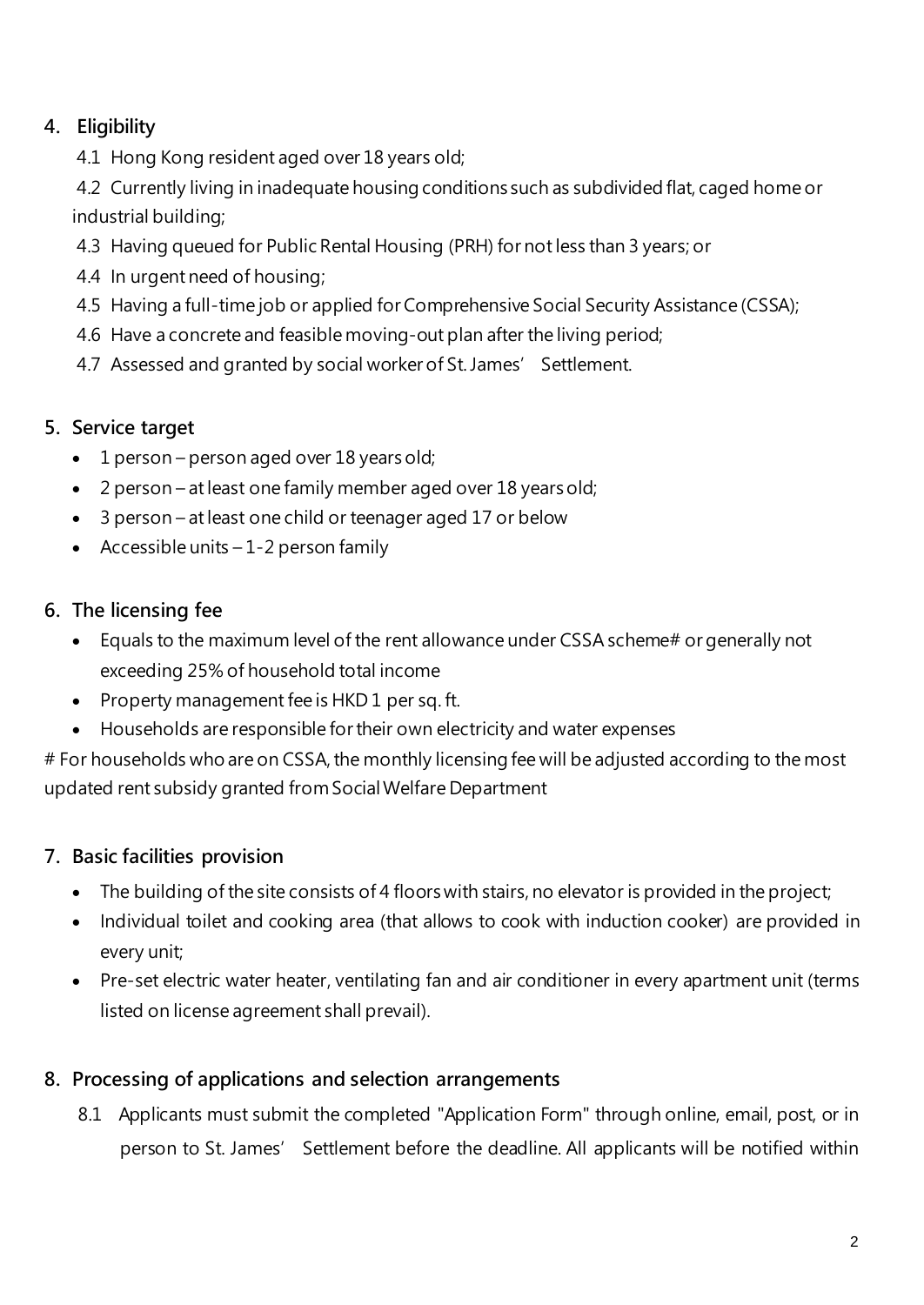14 working days after the application deadline by SMS to acknowledge the receipt of the relevant application.

#### 8.1.1 Online

Applicants can fill in the application format our website: http://socialhousing.sjs.org.hk. If the application has been submitted online successfully, the applicant does not need to mail the paper application form; otherwise, it would be treated as a duplicated application, and we reserved the right to cancel all related applications. The deadline for online application is 4/7/2021 (Monday) 5:30 pm (Applicants must complete the required information before the deadline);

#### 8.1.2 Email

Applicants can download the application form, application guideline and related attachments at our website: http://socialhousing.sjs.org.hk; please email the completed application form to housing@sjs.org.hk. Deadline for application: 4/7/2021 (Monday) 5:30 pm.

#### 8.1.3 Mail

Applicants can download the application form, application guideline and related attachments at our website: http://socialhousing.sjs.org.hk; please mail the completed application form to: 12/F, 85 Stone Nullah Lane, Wan Chai, Hong Kong "Application for the Yen Chow Street Modular Social Housing Project". Deadline for application: 4/7/2021 (Monday) (according to the postmark date); If the application form is delayed due to insufficient postage or returned by the post office, it will not be processed;

#### 8.1.4 In person

Applicants can download the application form, application guideline and related attachments at our website: http://socialhousing.sjs.org.hk; Applicant can submit the completed application form in person to 12/F, 85 Stone Nullah Lane, Wan Chai, Hong Kong. Deadline and time for application: 4/7/2021 (Monday) 5:30 pm.

- 8.2 Applicants only need to submit the original and one copy of the supporting documents required in the list of supporting documents listed in Part 11 of the "Application Form" on the day of interview. Without required supporting documents, the application will be delayed or not processed.
- 8.3 Our staff will verify the applicant's information and application eligibility. The applicant which eligible initially will receive the application number via SMS, which can be printed or archived by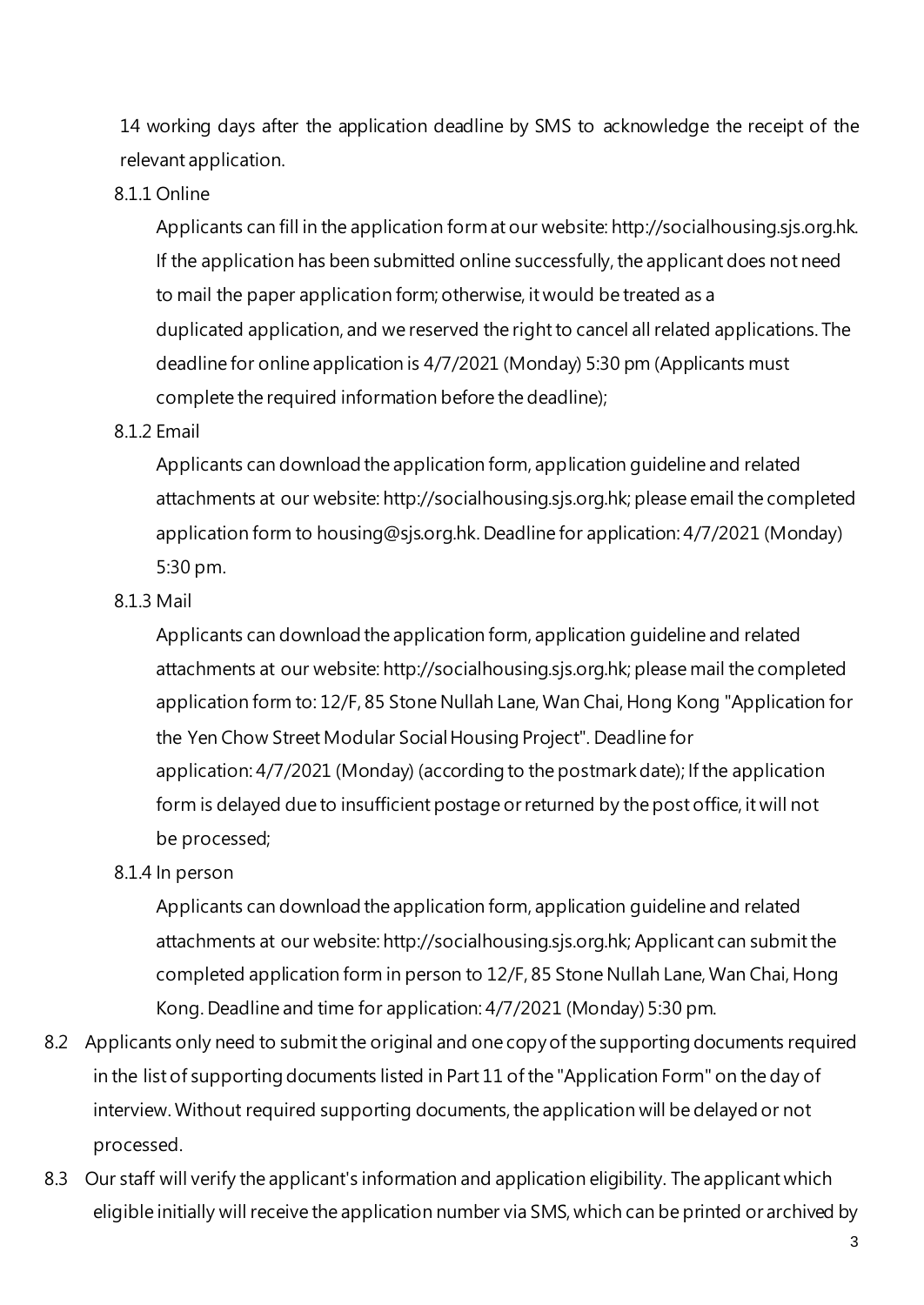the applicant for future reference or inquiries; Lots will be drawn according to the application number and interview will be arranged. Our staff will also notify unqualified applications via SMS and return the applications.

- 8.4 As the number of applicants is expected to be large, we will enter the interview selection by drawing lots. Initially eligible applicants will be drawn lots to list the interview order. The first 45 of the 1-person households will be drawn, the first 24 of the 2-person family will be drawn, and the first 12 of the 3-person family will be drawn. Interviews will be arranged according to the sequence number.
- 8.5 The results of the draw will be published on our website: http://socialhousing.sjs.org.hk, and the interview sequence number of the draw result will be notified by SMS. Our staff will also notify the applicant of the interview date and time by SMS.
- 8.6 Applicants attend the interview, and the social worker of St. James' Settlement is responsible for assessing the applicant's personal or family needs with professional judgment and scoring the applicants and their families in accordance with the "Selection and Evaluation Criteria". If the applicant is absent from the interview without prior notice, the application will be cancelled.
- 8.7 After passing the interview, home visits will be arranged if needed. Our staff will follow the "Selection and Evaluation Criteria" to verify whether the information provided by the applicant, including the living condition fulfills the requirements and scoring standards. If the applicant's living condition is found to be inconsistent with the declared information, our staff has the right to adjust the score, and its position will be filled by the person with a higher score in the interview.
- 8.8 After summarizing the scores of all applicants, our staff will start with the qualified applicants with the highest scores and invite applicants to draw and allocate the units one by one until the quota is full.
- 8.9 After all units have been allocated, applicants who have been interviewed and passed, and have lower scores, will automatically enter the waiting list. When there is a turnover of units, the applicant with higher scores in the waiting list (for those with the same score, lots will be drawn to determine the order). Invitations will be made one by one until the quota is full.
- 8.10 When there are no applicants waiting in the list for the units, a draw will be conducted again to invite qualified applicants for interviews and home visits.
- 8.11. All applications will be considered unsuccessful if no notification is received within nine months from the date of application. Regardless of whether they are withdrawn or unsuccessful, all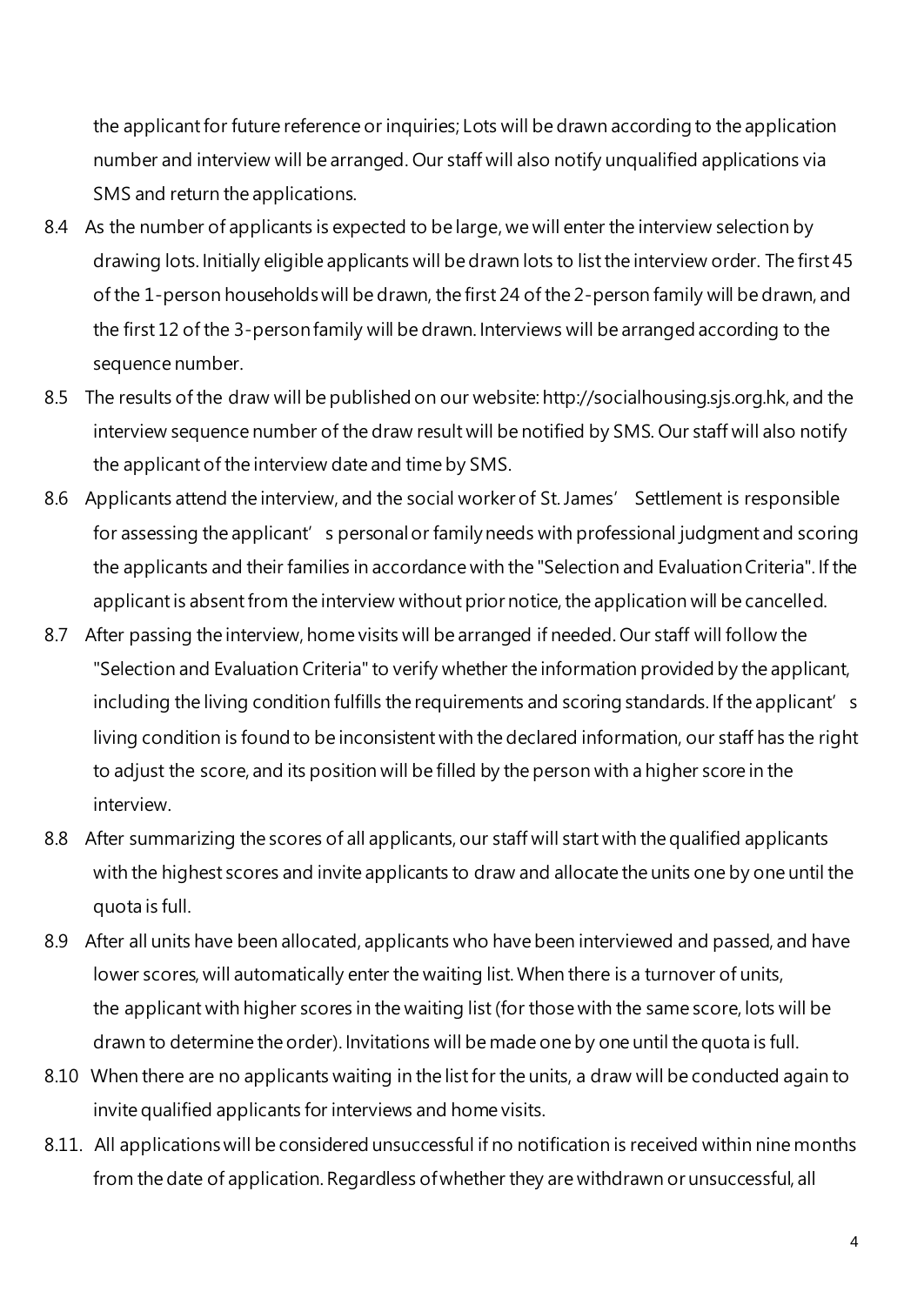application forms will be discarded, and no further notice will be given; there will be a secondround application in the future if necessary.

- 8.12 All applicants have the right to withdraw from the application at any time during any application process and have the right to contact us at any time to understand the status of their application, and the license agreement shall prevail.
- 8.13 The tenancy period for all units shall not be more than three years. St. James' Settlement and the tenants will renew the license agreement every year. After the contract expires, they must move out of the unit; if the public rental housing is still not allocated, they must find another home by themselves.
- 8.14 If the applicant is currently living in another transitional housing program and the program will be completed within three months, the application will be considered.

## **9. Allocation unit**

- 9.1 When the agency confirms the successful applicant, the result will be published on the website: http://socialhousing.sjs.org.hk.
- 9.2 The agency invites applicants to choose the starting date of the license agreement (commonly known as the lease starting date) according to the order of scores in the interview.
- 9.3 If the unit is allocated to an eligible applicant, the agency can only provide basic information about the unit and will not arrange visit to the allocated unit.
- 9.4 If the unit is allocated an eligible applicant, the agency will issue a "Notice of move-in and unit allocation " to the applicant.
- 9.5 The applicant must sign and return the confirmation slip of the "Notice of Notice of move-in and unit allocation" within the specified time.
- 9.6 Eligible applicants have only one chance to take up the unit. If they give up this opportunity, the application will be deemed cancelled.
- 9.7 If the applicant accepts the allocated unit, the applicant will be arranged to sign the relevant occupancy documents at the designated time.
- 9.8 Whether an applicant has a chance to be allocated a unit depends on the situation of the unit available for allocation at that time, family needs, family size and the scores of the interview evaluation and selection. In case of any dispute, the final decision of the agency shall prevail.

### **10. Scoring criteria**

• The agency invites applicants who meet the requirements of the project for interviews according to the draw sequence of the target groups. The social workers will evaluate according to the scoring mechanism. Applicants must reach 70/100 points to qualify for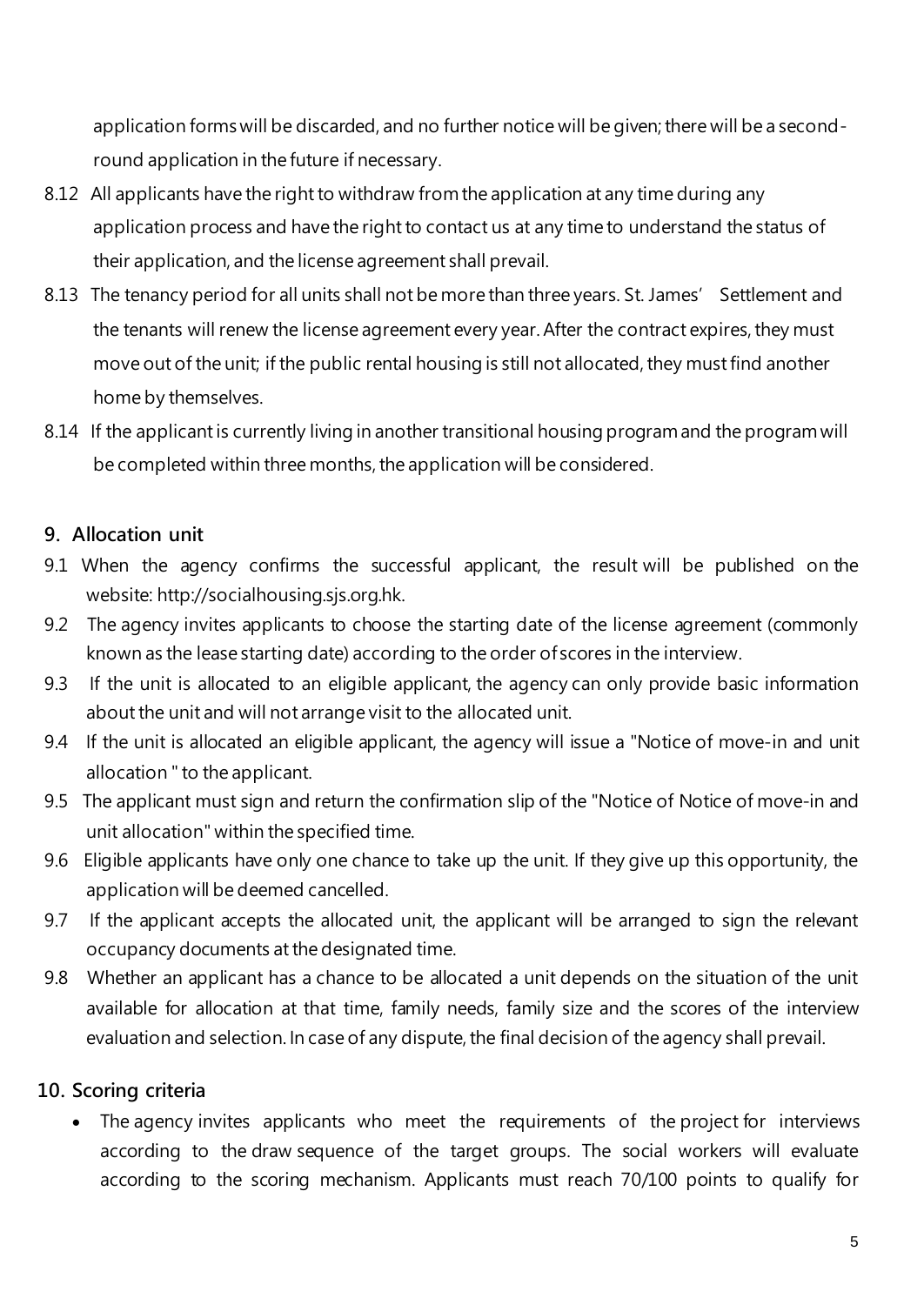admission, and each item cannot be lower than half of the score for each item (for example, a projectitems score of 20%, and a score of less than 10% is considered ineligible).

The scoring items include the living condition number of years waiting for public housing, financial status, the ability in financial management, move-out plan, the ability for co-living and co-existence, and employment or self-enhancement intentions.

### **11.What you need to know about community development**

- 11.1 "James' Concourse" will be jointly operated by staff, residents, and community organizations. It values the contribution of each resident and all households are obliged to cooperate and operate together;
- 11.2 "James' Concourse" organizes community activities in the morning, noon and night from time to time, which will become a lively community;
- 11.3 At the bottom of the overpass on the north side of "James' Concourse" and the location of under the highway that has been demolished, various levels of works will be carried out, including stubbing, digging, etc. It is inevitable that there will be noise and dust. Applicants should assess the situation by themselves.

### **12. Drafted building plan**



**Single person unit** (Furniture is not included)



**2 - person unit** (Furniture is not included)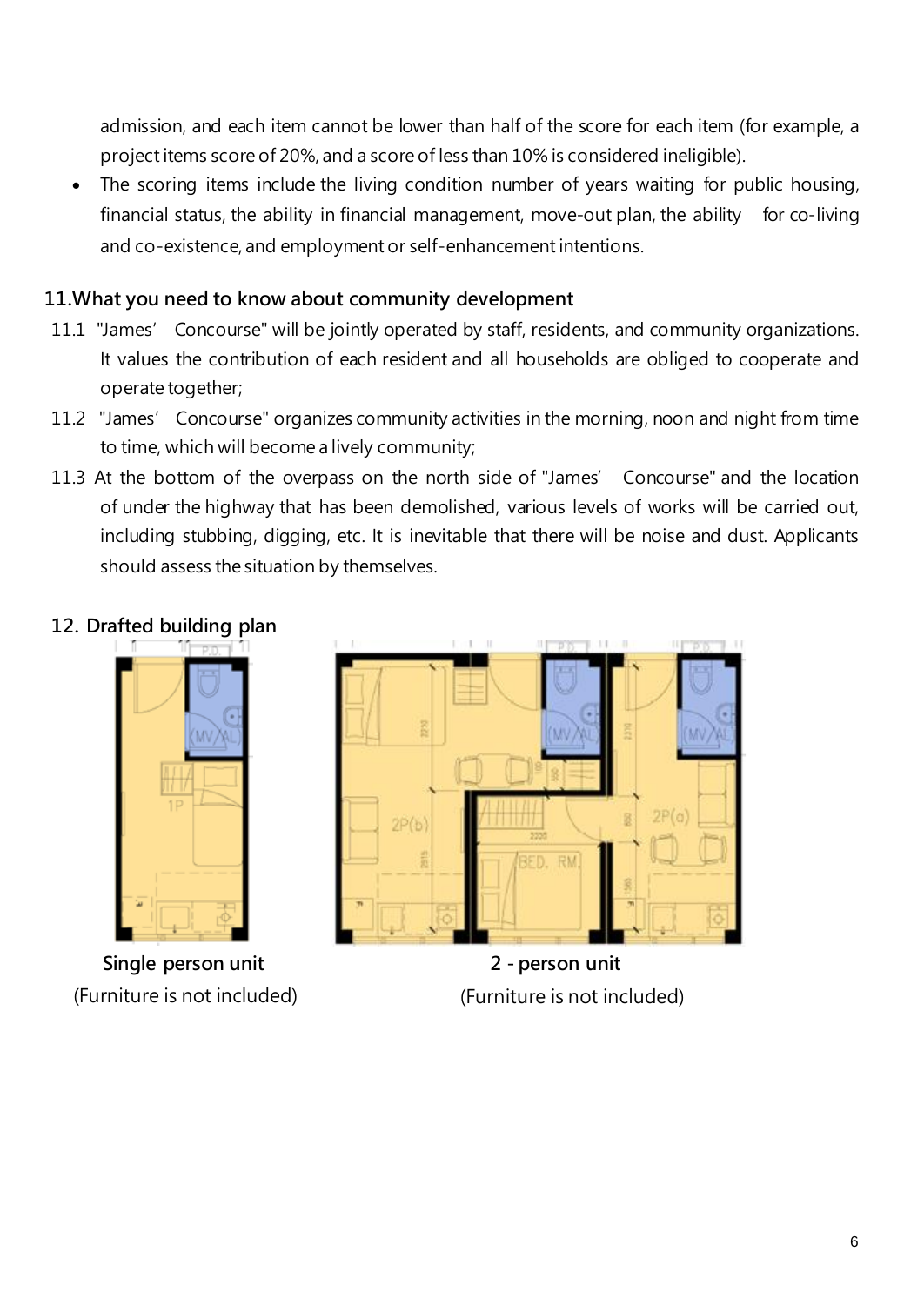

## **13. Expectations and living reminders**

- 13.1 Project expectations
	- Set up a savings and maintenance fund to encourage residents to develop a saving habit. If the unit is not damaged when moving out, the savings and maintenance fund will be returned to the residents, otherwise the maintenance fund will be used;
	- Residents are expected to make good use of the living period to learn or upgrade their work skills in order to develop their skills;
	- Each resident will be assigned duty to jointly manage the social housing, and the arrangement of co-management work will be allocated by our staff according to their ability;

## 13.2 Daily living Tips

- Keep quiet;
- Take care of your own children, and do not leave your children at home alone;
- Together in harmony;
- Respect the privacy of neighbors;
- Treat people with basic courtesy and respect;
- Moving time: Monday to Saturday, 9 am to 5 pm.
- Keep the room in good condition so that new tenants can be moved-in as soon as possible;
- Do not drill hole or hang anything on the wall;
- The unit compartment cannot be changed;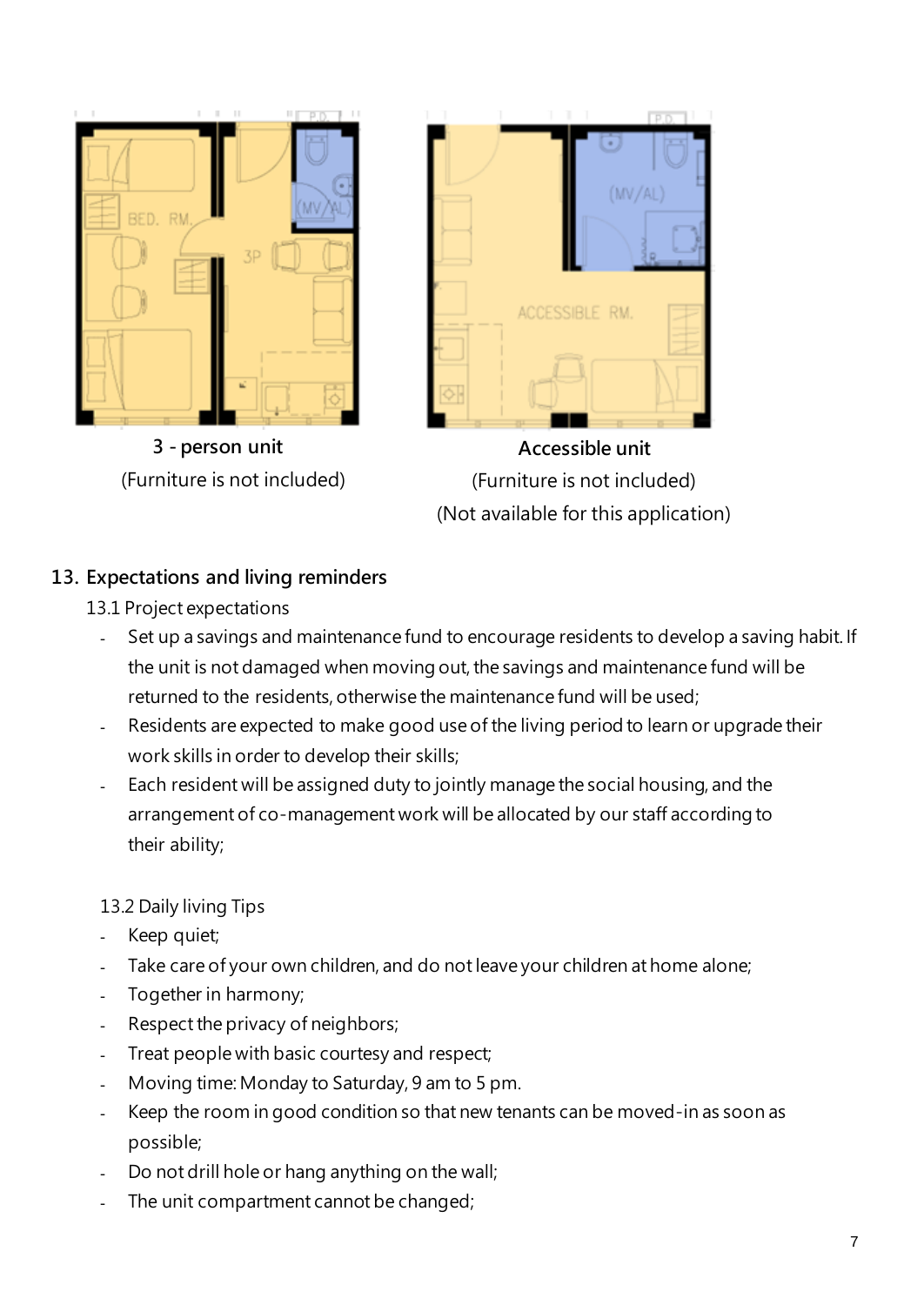- Do not smoke in the unit;
- Do not use open fire for cooking;
- No pets can be kept in the unit without application;
- Keep your own unit and public space clean and tidy;
- Do not block the fire escape route;
- Dispose rubbish according to agency quidelines;
- Do not put large and non-domestic waste in the estate, you must dispose of it yourself;
- The unit is for residential purposes only, and no relatives and friends are allowed to stay overnight;
- Do not allow any outsiders to have access codes for social housing;
- Visiting time for relatives and friends is from 9 a.m.to 9 p.m., and registration is required at the security office;
- Participate in residents' duty days regularly;
- Public events will be held in public places from 9 a.m. to 9 p.m. from time to time, which may cause noise;
- There will be a large-scale government project under the West Kowloon Corridor about 20 meters away from the estate. There will be a certain degree of noise and air pollution. Residents must pay attention before making application;

## 13.3 Rental arrangements

- Pay rent on time;
- If you leave Hong Kong for more than seven days, you must notify our staff in advance;
- Rent payment period is from 1st to 10th;
- Arrangement for deposit: only accept bank deposits, not cash;
- HSBC 111-287769-001 ST JAMES' SETTLEMENT;
- East Asia 514-40-22882-6 ST JAMES' SETTLEMENT;
- Please state clearly on the payment slip: the name of the resident and the unit;
- Before submitting all the deposit slips, please photocopy or take photograph to prevent loss;
- The deposit slip must be put to the mailbox in the security room before deadline;
- The rental period of this plan is not more than three years;
- After the end of the residence period, the tenants need to arrange and move out by themselves.
- \* All rules are as specified in the license agreement

## **14. Contact Information**

Mailing address: 12/F, 85 Stone Nullah Lane, Wanchai, Hong Kong